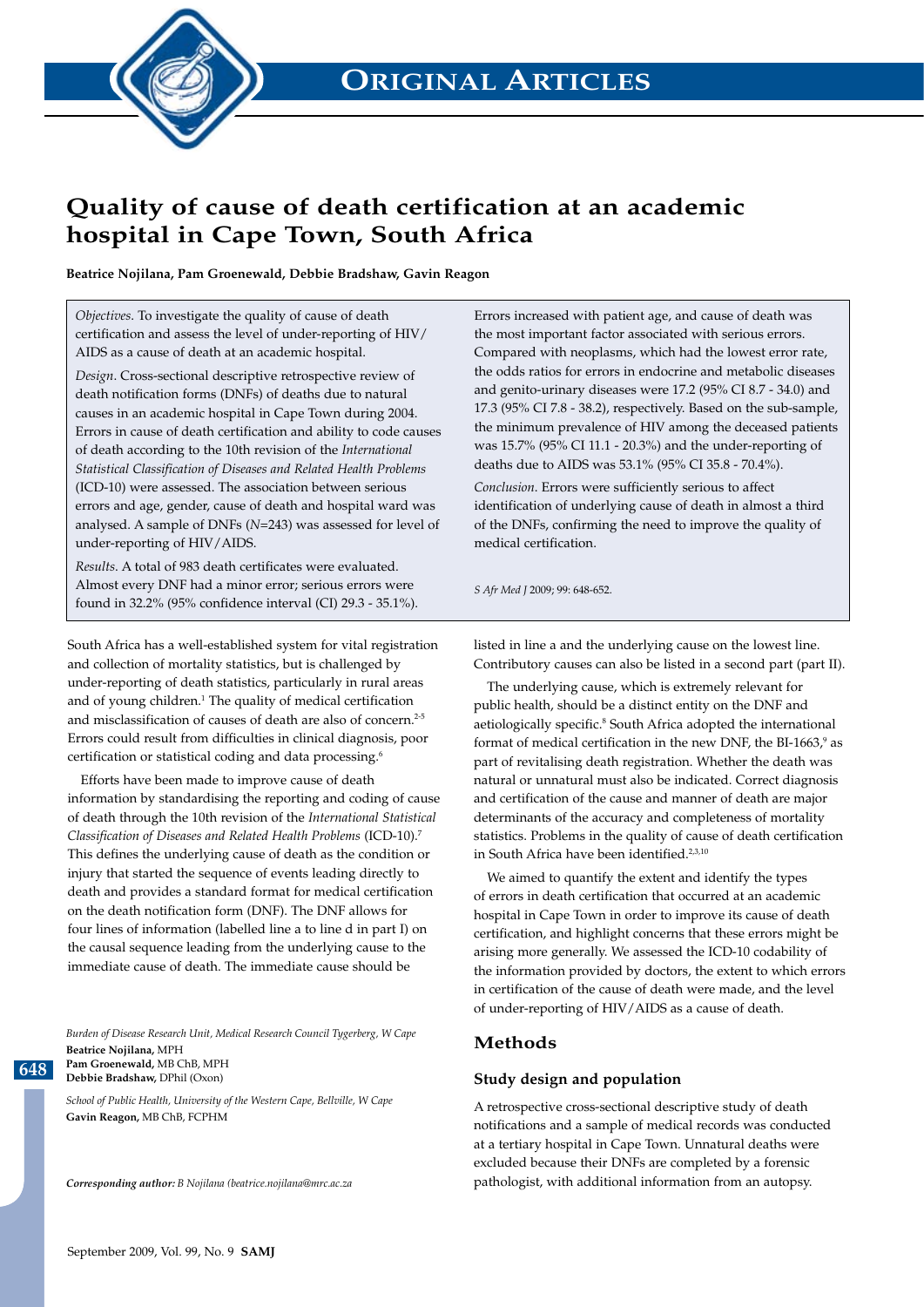

Ethics approval was obtained from the University of Cape Town and University of the Western Cape ethics committees.

### **Sample size and sampling**

All DNFs from 1 January 2004 to 31 December 2004 were included. A sub-sample of the natural deaths was selected to assess completeness of the reporting of HIV/AIDS on DNFs. Using Epi-Info a sample size of 243 was estimated to provide an error margin of 10% at a 95% confidence level if the proportion of AIDS deaths with HIV indicated on the death notification was 30%. A systematic sample was drawn.

### **Data collection and processing**

Information on age, sex, causes of death on the death notification and the ward where the patient died was collected. Cause of death information was processed using the Super Mortality Medical Indexing, Classification and Retrieval system (SuperMICAR) of the USA National Center for Health Statistics (NCHS) for coding of causes of death to ICD-10. Some records were rejected by SuperMICAR as being inadequate for coding to ICD-10, e.g. unknown abbreviations or use of the word 'pre-existing' in front of conditions. The cause of death specified on each line of the DNF was assessed as *codable*, or *codable with difficulty* (cause of death inadequate for coding and needed some modification to suit the ICD-10 rules, e.g. use of abbreviations, or two causes written on one line, or use of non-ICD nomenclature), or *not codable* (diagnosis vague and no ICD-10 code could be assigned).

Errors in cause of death certification were identified once the data had been processed using the NCHS Automated Classification of Medical Entities (ACME), the '*de facto*' international standard for the selection of the underlying cause of death.<sup>6</sup> Cases rejected by ACME were reviewed and the nature of the error on the DNF was assessed as major or minor, using adapted criteria.<sup>11-13</sup> Errors were classified as major if they could have an impact on the identification of the underlying cause of death (underlying cause missing, competing potential underlying causes or improper sequencing) and minor if less likely to do so (use of abbreviations, absences of time interval, use of mechanism but with an underlying cause, underlying cause not specific enough). 'Serious major errors' included no acceptable underlying cause of death, competing causes and mechanisms without underlying cause, as such errors could prevent the correct identification of the leading causes of death.

### **Sub-sample review of HIV status in medical folder**

Medical records of a sub-sample of deaths were reviewed to check whether HIV status or AIDS was recorded. We calculated the proportion of cases that were potentially due to AIDS and had HIV positive recorded on their medical records, and those that had AIDS reported on the DNF. Deaths potentially due to AIDS were infectious and parasitic communicable diseases

(A00-B99, G00-G03); maternal and perinatal conditions (P05- P94); nutritional deficiencies (E40-E46, D50-D56); selected respiratory conditions, i.e. pneumoconiosis, pharyngitis, chronic rhinitis, chronic nasopharyngitis, adult respiratory distress syndrome, pleural conditions, peritonsillar abscess, chronic sinusitis disease of tonsils and adenoids (J10-J18, J20- J22, J86); other non-infectious gastro-enteritis and colitis (K52, K52); and selected cancers, i.e. vulval cancer, cervical cancer, Kaposi's sarcoma and non-Hodgkin's lymphoma (C46-C46, C51-C54, C81-C90, C97).

### **Statistical analysis**

Descriptive statistics and 95% confidence intervals (CIs) were calculated for key proportions. A chi-square test was used to compare the sex distribution of deaths by ward and whether certain factors influenced the frequency of minor and major errors. Logistic regression analysed the association between various factors and serious major errors. Variables included were sex, age, ward, and the underlying causes.

## **Results**

### **Response rate**

In 2004, 1 523 deaths occurred. Of these records, 12 were duplicates and 161 were missing, leaving 88.6%. Of the remaining records 356 were due to unnatural causes and excluded; 994 deaths were from natural causes, but 11 (1.1%) contained no information about cause of death, leaving 983 natural deaths for analysis.

### **Basic characteristics**

Of the deceased 51% were female. The median age at death was 57.9 years; 34.3% were aged ≥65, and 2.0% were neonates. The few deaths in those younger than 25 years reflect the fact that children are generally not treated at this hospital. Most deaths were in the age groups 55 - 64 years (22.2%) and 65 - 74 years (20.1%). On about 34% of the DNFs only a single cause of death was reported. On 12% of the DNFs a cause was listed on all four lines provided in part I, and in 13% a cause was listed in the section for contributory causes (part II). The underlying cause of death profile is presented in Table I by ICD-10 chapter.

# **Codability of information to ICD-10**

Most causes (83.3%) (95% CI 81.7 - 84.8%) could easily be coded to ICD-10, 4% (95% CI 3.4 - 5.1%) could not be coded, and 12.5% could be coded with difficulty. The codability of causes decreased down the causal sequence from 91% (95% CI 89 - 92%) on line a to 72% (95% CI 63.5 - 80.0%) on line d. In the contributory cause section (part II), only 54% (95% CI 44.8 - 62.3%) could be coded. Non-ICD nomenclature such as 'immunocompromised', 'retroviral disease' and 'multiple organ failure' occurred more frequently in line d and part II than in the other lines. The surgical department had the highest level

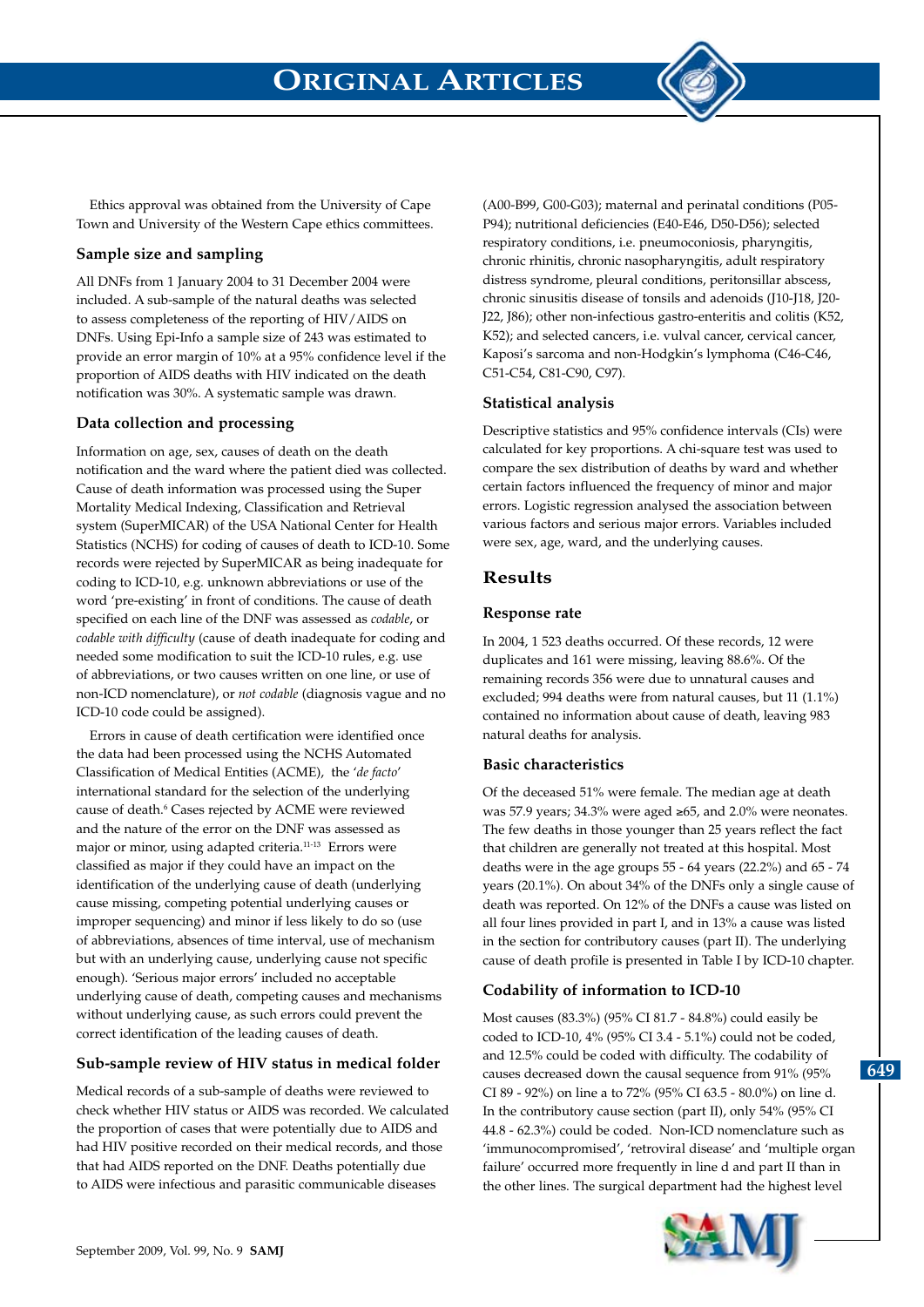

of non-codable causes at 7.3% (95% CI 5.0 - 9.5%). Ill-defined causes such as 'natural causes' and 'old age' were used in only 4 (0.4%) of the notifications.

#### **Errors in certification of cause of death**

Table II presents the frequency of major and minor errors. Only 8 (0.8%) records were completely error-free. At least 98.4% had one minor error and 45.4% at least one major error. Improper sequencing was the most frequent major error.

#### **Factors associated with serious major errors**

Serious major errors were found to be significantly associated with ward, cause of death and age of the deceased in the univariate analyses, but only with cause of death and age in the multivariate analysis (Table III). They increased with increasing patient age, and were 4.5 times higher in the ≥65 age group compared with the <5-year age group. Compared with neoplasms, the chance of errors was about 17 times higher for

endocrine, nutrition and metabolic disorders, and for genitourinary conditions. The pseudo-R2 was relatively low at 0.12, suggesting that there are factors which were not captured in this study.

#### **Under-reporting of HIV deaths**

One record from the sub-sample selected for review could not be found, and the remaining 242 were assessed blind to the death certificate information. Only 21.5% (95% CI 16.3 - 26.7%) had a clear indication of an HIV test in the medical records. Of these cases 38 were HIV positive, giving an HIV prevalence of 15.6% (95% CI 11.1 - 20.3%) in the sub-sample. Given the high proportion of cases without recorded information, this must be considered a minimum prevalence.

Out of the sub-sample of 243 records, 71 deaths were potentially related to HIV or AIDS, and 33 (46.5%) of these individuals had no indication of a HIV test in their medical record. Furthermore, of the 32 cases that were recorded as HIV

#### **Table I. Underlying causes of death by ICD-10 chapter, 2004**

| ICD-10 chapter                                                               | $\overline{N}$ | $\%$  |  |
|------------------------------------------------------------------------------|----------------|-------|--|
| Neoplasms                                                                    | 287            | 29.2  |  |
| Diseases of the circulatory system                                           | 243            | 24.7  |  |
| Certain infectious and parasitic diseases                                    | 110            | 11.2  |  |
| Diseases of the respiratory system                                           | 76             | 7.7   |  |
| Endocrine, nutritional and metabolic diseases                                | 67             | 6.8   |  |
| Diseases of the digestive system                                             | 49             | 5.0   |  |
| Certain conditions originating in the perinatal period                       | 45             | 4.6   |  |
| Diseases of the genito-urinary system                                        | 42             | 4.3   |  |
| Diseases of the nervous system                                               | 25             | 2.5   |  |
| Congenital malformations, deformations and chromosomal abnormalities         | 13             | 1.3   |  |
| Diseases of the musculoskeletal system and connective tissue                 | 11             | 1.1   |  |
| Mental and behavioural disorders                                             | 4              | 0.4   |  |
| Symptoms, signs and abnormal clinical and laboratory findings                | 4              | 0.4   |  |
| Diseases of the blood and blood-forming organs and immune mechanism disorder | 3              | 0.3   |  |
| External causes of morbidity and mortality                                   | 3              | 0.3   |  |
| Diseases of the skin and subcutaneous tissue                                 |                | 0.1   |  |
| Total                                                                        | 983            | 100.0 |  |

| Type of error                                               | $\overline{N}$ | $\frac{0}{0}$ | 95% CI        |
|-------------------------------------------------------------|----------------|---------------|---------------|
| Major error - serious                                       |                |               |               |
| No acceptable underlying cause of death                     | 170            | 17.3          | $14.9 - 19.7$ |
| Competing causes                                            | 146            | 14.9          | $12.6 - 17.1$ |
| At least one serious major error                            | 317            | 32.2          | $29.3 - 35.1$ |
| Major error – other                                         |                |               |               |
| Improper sequencing                                         | 236            | 24.0          | $21.3 - 26.7$ |
| At least one major error                                    | 446            | 45.4          | $42.3 - 48.5$ |
| Minor error                                                 |                |               |               |
| Absence of time interval                                    | 967            | 98.4          | $97.6 - 99.2$ |
| Underlying cause listed but description not specific enough | 78             | 7.9           | $6.2 - 9.6$   |
| Mechanisms with underlying cause                            | 202            | 20.6          | $18.0 - 23.1$ |
| Abbreviation used                                           | 105            | 10.7          | $8.7 - 12.6$  |
| At least one minor error excluding absence of time interval | 338            | 34.4          | $31.4 - 37.4$ |
| At least one minor error                                    | 967            | 98.4          | $97.6 - 99.2$ |

**650**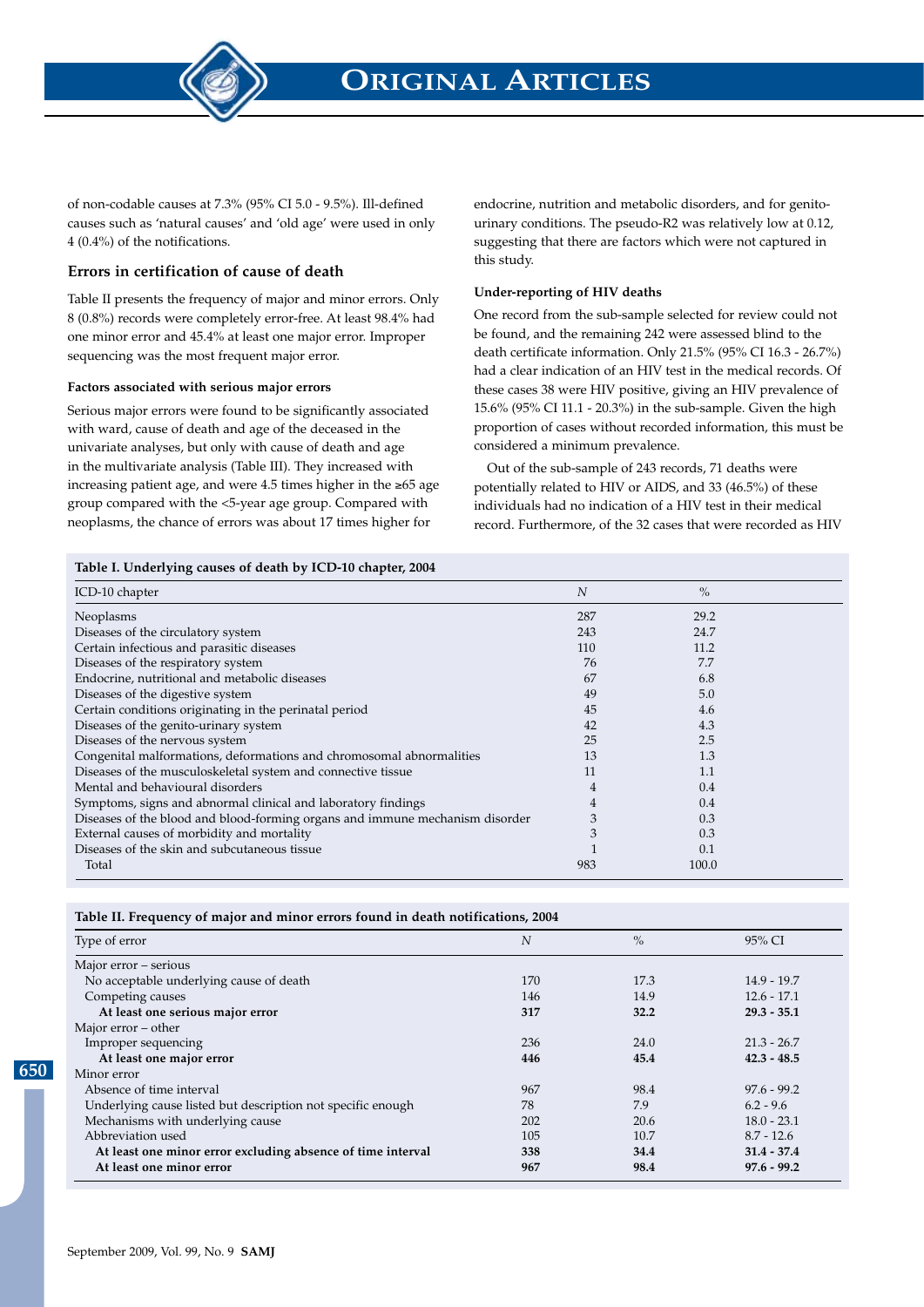

| Characteristic             | $\boldsymbol{N}$ |      | Univariate analysis |            |           | Logistic regression |            |
|----------------------------|------------------|------|---------------------|------------|-----------|---------------------|------------|
|                            |                  | $\%$ | 95% CI              | $p$ -value | <b>OR</b> | 95% CI              | $p$ -value |
| <b>Sex</b>                 |                  |      |                     | 0.334      |           |                     | 0.801      |
| Male                       | 484              | 33.7 | $29.5 - 38.0$       |            | 1.0       |                     |            |
| Female                     | 499              | 30.8 | $26.7 - 34.9$       |            | 1.0       | $0.8 - 1.4$         |            |
| Age (yrs)                  |                  |      |                     | 0.003      |           |                     | 0.039      |
| < 5                        | 73               | 20.5 | $11.1 - 30.0$       |            | 1.0       |                     |            |
| $5 - 44$                   | 194              | 32.5 | $25.8 - 39.1$       |            | 2.8       | $0.5 - 15.0$        |            |
| $45 - 54$                  | 162              | 32.1 | $24.8 - 39.4$       |            | 3.6       | $0.7 - 19.4$        |            |
| $55 - 64$                  | 218              | 25.7 | $19.8 - 31.5$       |            | 2.6       | $0.5 - 14.0$        |            |
| $\geq 65$                  | 336              | 39.0 | $33.7 - 44.2$       |            | 4.5       | $0.8 - 23.9$        |            |
| Ward                       |                  |      |                     | < 0.001    |           |                     | 0.562      |
| Neonates                   | 64               | 20.3 | $11.3 - 32.2$       |            | 2.3       | $0.3 - 17.0$        |            |
| Medical general            | 206              | 43.7 | $36.8 - 50.8$       |            | 1.8       | $1.2 - 2.8$         |            |
| Medical specialised        | 253              | 25.7 | $20.4 - 31.5$       |            | 1.9       | $1.2 - 3.1$         |            |
| Surgical                   | 190              | 34.7 | $28.0 - 42.0$       |            | 1.4       | $0.9 - 2.2$         |            |
| Casualty                   | 270              | 30.7 | $25.3 - 36.6$       |            | 1.0       |                     |            |
| Causes by ICD-10 chapters  |                  |      |                     | < 0.001    |           |                     | < 0.001    |
| Neoplasms                  | 287              | 13.9 | $10.1 - 18.5$       |            | 1.00      |                     |            |
| Circulatory                | 243              | 31.7 | $25.9 - 37.9$       |            | 3.4       | $2.1 - 5.5$         |            |
| Infectious and parasitic   |                  |      |                     |            |           |                     |            |
| diseases                   | 110              | 34.5 | $25.7 - 44.2$       |            | 4.3       | $2.3 - 8.0$         |            |
| Respiratory                | 76               | 38.2 | $27.2 - 50.0$       |            | 4.7       | $2.5 - 9.0$         |            |
| Endocrine, nutritional and |                  |      |                     |            |           |                     |            |
| metabolic                  | 67               | 68.7 | $56.2 - 79.4$       |            | 17.2      | $8.7 - 34.0$        |            |
| Digestive                  | 49               | 44.9 | $30.7 - 60.0$       |            | 6.3       | $3.1 - 12.9$        |            |
| Perinatal conditions       | 45               | 17.8 | $0.8 - 32.1$        |            | 3.4       | $0.8 - 15.0$        |            |
| Genito-urinary             | 42               | 71.4 | $55.4 - 84.3$       |            | 17.3      | $7.8 - 38.2$        |            |
| Other                      | 64               | 42.2 | $30.0 - 55.2$       |            | 5.8       | $2.9 - 11.5$        |            |
| Total                      | 983              | 32.2 | $29.3 - 35.3$       |            |           |                     |            |

positive in their medical record, only 15 (47%) had HIV/AIDS indicated on the death certificate. From the sample, it was found that 6 of the 38 patients recorded as being HIV positive died due to causes that were not directly related to HIV/ AIDS. The causes included renal failure (*N*=2), stroke (*N*=2), hypertensive heart disease and ischaemic hepatitis associated with drug abuse and accounted for 15.8% (95% CI 4.2 - 27.4%) of the recorded HIV-positive patients.

### **Discussion**

The WHO ICD-10 manuals are the international standard for mortality statistics. Information provided on DNFs at this hospital was well suited for coding to ICD definitions, and <1% had ill-defined signs and symptoms as the underlying cause. However, avoidable mistakes occurred in most death notifications. In 32% the errors were sufficiently serious to potentially affect the accuracy of cause of death coding. Errors occurred more frequently among causes of death certified to genito-urinary or endocrine and metabolic conditions. The error rate did not differ by gender but increased with patient age. This could possibly be associated with an increased tendency for co-morbidity in older people. The difference in

error rates across wards appears to be explained by the patient profile rather than differences between wards.

The major error rate in this study of 45% is comparable to that of Burger et al.<sup>3</sup> (43%). However, it is high compared with reports from an academic hospital in Canada (33%)<sup>12</sup> and from a national population-based study in Taiwan (19%).<sup>14</sup> The absence of indication of the time interval from onset of disease to death contributed to the 98% of minor errors in the DNFs, slightly higher than 82%<sup>3</sup> in a population-based study in Cape Town, and much higher than 36% in a study in a teaching hospital in Canada.<sup>11</sup>

Our study reveals extensive under-reporting of HIV as the underlying cause of death. People with HIV are prone to other illnesses and infections, and HIV should be recorded as the underlying cause of death if it 'initiated the chain of morbid events leading directly to death'. The under-reporting of HIV on the DNF appears to have arisen from incomplete clinical information at the time of certification (nearly half potential AIDS cases had no record of an HIV test), and reluctance to certify HIV (in nearly half the HIV-positive cases, the DNF did not reflect this).